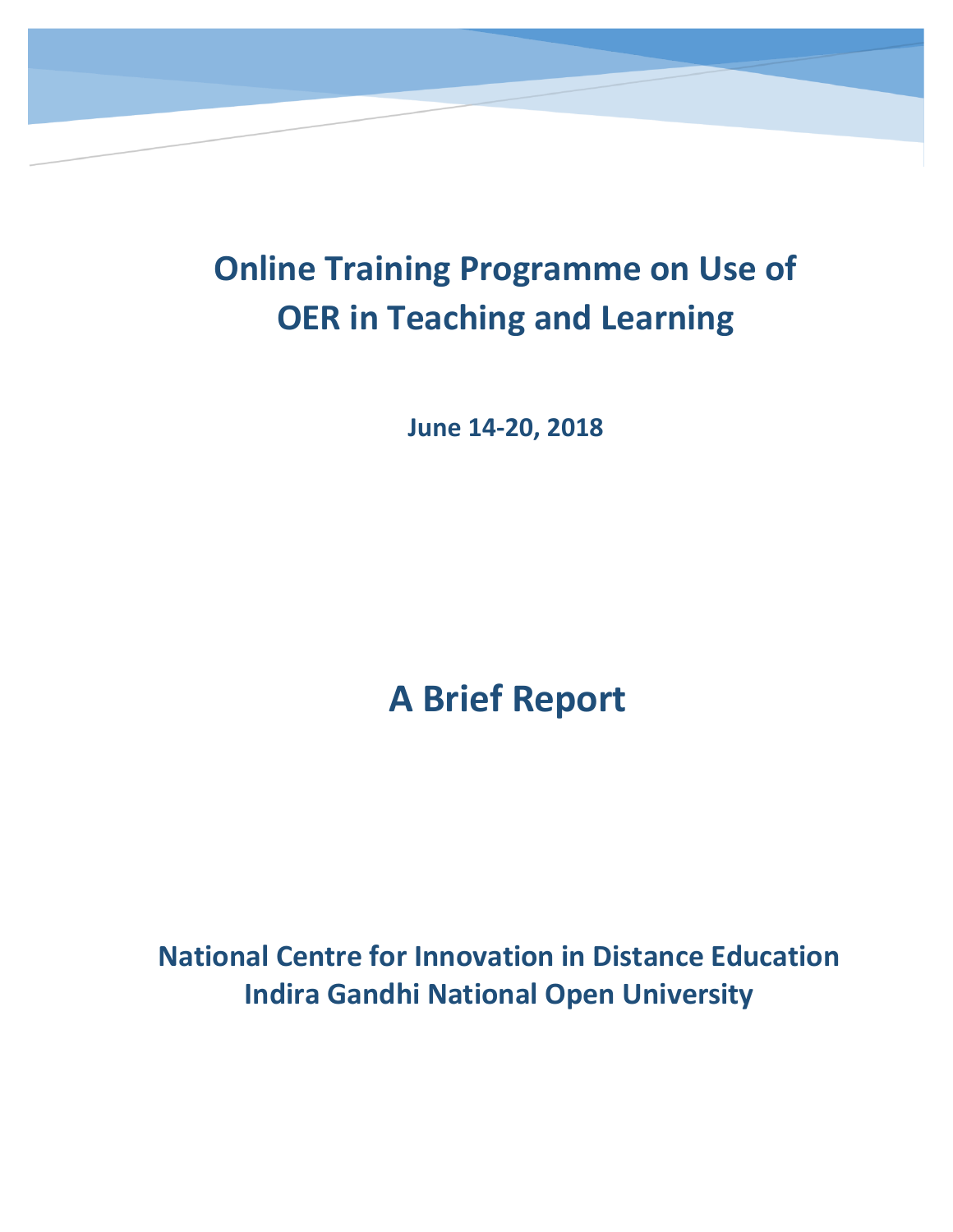#### **1. Background to the Online Training Programme**

Open educational resources (OER) and open courseware (OCW) are some of the recent innovations in the field of education and are significant for providing equitable access to quality education. The Government of India has also stressed on the use of OER for the formation of knowledge societies and to facilitate lifelong learning process. Like many emerging economies and developed nations, Indian institutions also have recognised the importance and impact of OER to bridge the learning divide in the country. India has been experiencing the incremental growth of OER and MOOCs in the form of various initiatives being taken up at the national and institutional level. However, there is a need to promote awareness about open education resources.

In light of the recent UGC (Online Courses) Regulations, 2018 Higher Educational Institutions can now offer Certificate, Diploma and Degree Programmes in full-fledged online mode. Open Educational Resources (OER) provide opportunities for educators to support access to a higher quality education by enabling easy availability of open educational learning materials for teaching learning purposes. These resources may be harnessed in developing online courses.

NCIDE has been taking up activities to nurture and develop a culture of continued search for new and innovative solutions to issues and problems on the way of University's mission to offer seamless education across the various levels, achieve cost efficiency in its operations and provide borderless access to quality education and training. In this context, for the benefit of the IGNOU fraternity, NCIDE organised an online programme/ workshop on capacity building of IGNOU teachers and academics. The training workshop is an attempt towards promoting an awareness about the use of OER among educators in IGNOU.

The training initiative by NCIDE is novel and innovative as the training programme/ workshop was conducted in an online mode, and also as it is on OER, it involved the use of OER for instruction and training purposes. The training programme was conducted in an online mode and involved a number of tasks to make it more engaging, interesting, and thus more beneficial for the participants.

#### **2. Objectives**

The major objectives of the online training workshop were to:

- i). Create awareness among the faculty members about the use of OER in teaching learning; and
- ii). Enable the faculty members to use and integrate OER into their teaching practice.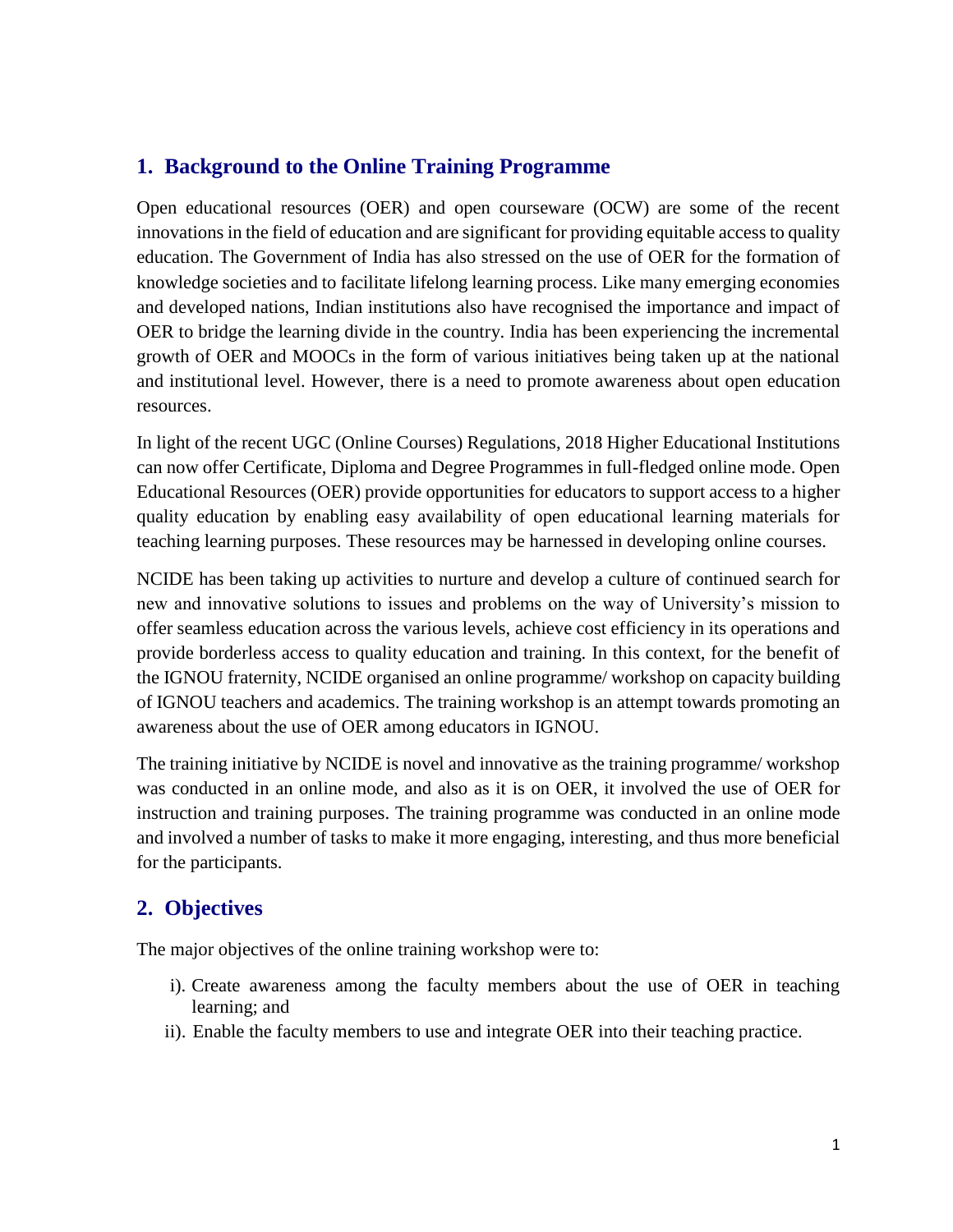#### **3. Format of the Online Training Programme**

The training programme aims to acquaint the faculty members with the basics of open education and open education resources with historical background.

- i). *Duration:* The training programme was of seven days to a maximum of ten days.
- ii). *Participants:* The training programme was open for all the teachers and academics of IGNOU. A total of 20-25 participants were invited on first come first serve basis. The participants were expected to have a reasonable expertise in using ICT tools as the workshop involved online tasks and activities.
- iii). *Mode:* The training programme was conducted in online mode and supported with online discussions. The learners' participation was encouraged in asynchronous/ synchronous discussions, assignment activity and Programme involvement. The progress from one module to another was sequentially.

A total of 48 registration requests were received. In the first batch only 25 participants were considered. Out of the 25 registered participants 13 completed the programme successfully. Two participants had to drop out because of personal reasons and 10 could not complete the programme because of exam related duties. The participants liked the learning experience, and appreciated the activities and engagement with OER.

iv). *Date***:** The training programme was held from 14-20<sup>th</sup> June, 2018.

#### **4. Innovative Features of the Online Training Programme**

The training material was enriched using the existing OER and comprised videos, web resources and pdf/ ppt content. Activities, quizzes, participation in discussion forums and short assignments were incorporated to help the participants form a better understanding of various concepts. Certificates of completion of the program were provided only after the participants covered all the training modules and completed the assigned activities and tasks.

#### **5. Expected Outcomes**

At the end of the training programme, the participants were expected to understand the basics of open education and open education resources. The emphasis was to enable them to consider various aspects of use of OER in teaching learning. The training programme aimed to make them understand different types of open licenses and issues related to copyright. The training programme was expected to empower the participants to identify different types of OER available to meet the varied learning requirements and use it in instructional material.